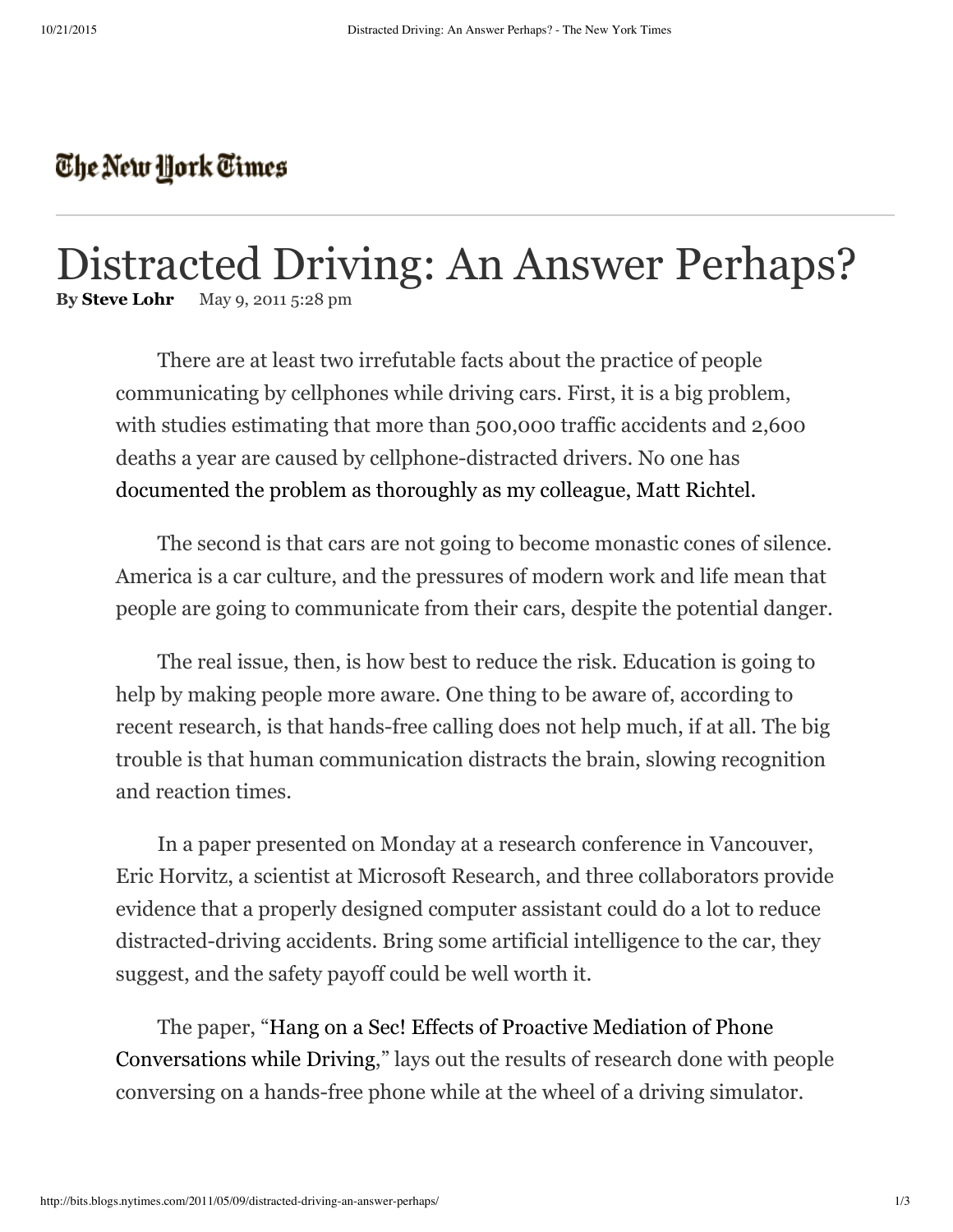The volunteers drove through a simulated environment while answering questions like, "When did you last get gas for your car?" and "Name the last movie you saw." Questions that require recall are more cognitively demanding than other conversation, researchers say.

The drivers had to navigate through city streets, pedestrian crosswalks and frequent turns. Their performance was measured on comparably difficult routes both when their conversations were interrupted by the "semi-smart mediation technology," as Mr. Horvitz puts it, and when they were not.

The alerts tried out ranged from a short message simply stating, "Focus needed," to more descriptive messages like "residential neighborhood ahead with children playing." And calls could be put on hold, typically for 10 to 25 seconds, while the driver navigated through a setting that required maximum attention to the road.

In the simulated course, drivers did better with the semi-smart helper offering driving tips and interrupting conversations than when they talked and drove continuously. When assisted, the drivers had on average 27 percent fewer collision errors and 81 percent fewer turning errors.

"I think we could see a significant drop in traffic accidents using this kind of system," said Mr. Horvitz, whose three co-authors were Shamsi Iqbal and Yun-Cheng Ju of Microsoft Research, and Ella Matthews, a student at the California Institute of Technology.

The research initiative was a "proof of concept" project, not a working system. But the ability of modern computing to tap and mine large Web-based data sets — road conditions, weather, accident reports — and deliver answers in real time is opening the door to such systems in cars.

One large car company, Mr. Horvitz said, has expressed an interest in his team's research. Within five years, he predict, computer-safety assistants could become commonplace — if automakers pursue safety services and